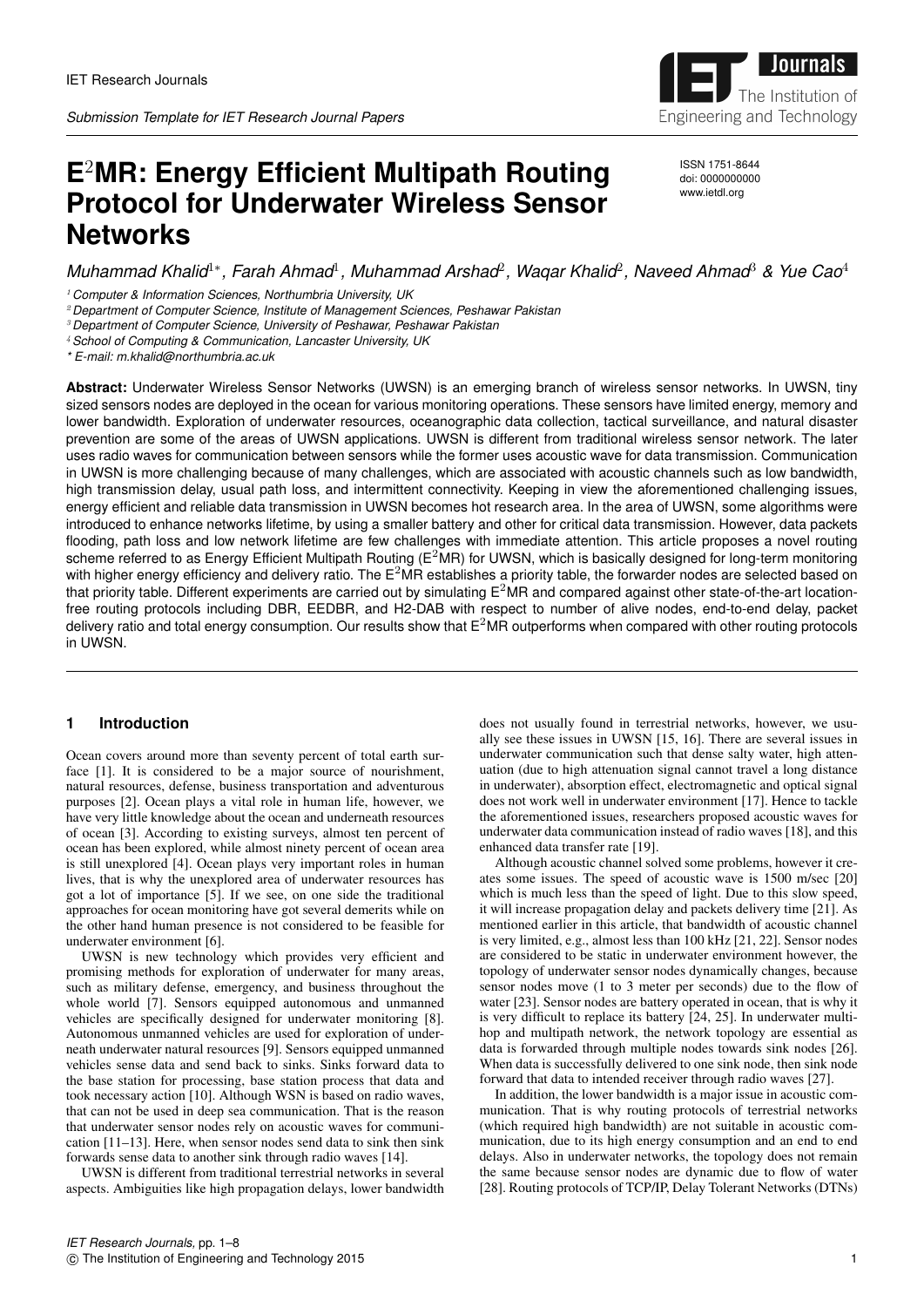[29], Mobile Ad-hoc Networks (MANETs), Vehicular Ad-hoc Networks (VANETs) [22] and WSNs cannot be directly applied to underwater networks. Routing protocols that are used in other networks cannot be directly applied to underwater networks. Till date many protocols have been proposed for underwater sensor networks. These are mainly divided into two types which are localization based and localization free protocols [30]. Localization free protocols do not require any prior geographic or network information. Most of these protocols are used in underwater networks [31].

Researchers proposed various routing protocols for UWSN. These protocols are mainly divided into two categories, which are localization-based and localization-free routing protocols [32]. In localization protocols, geographic information (that is location of every node) and networks information (topological information of networks) is required in advance. Unlike localization based, localization free routing protocols do not require location and network information in advance [33]. Most of the researchers proposed localization free routing protocols for UWSN [31], due to its less energy consumption and suitability in underwater networks scenarios [34], [35], [36].

Summarized Contribution of Proposed algorithm: The goal of the proposed algorithm, namely  $E^2MR$ , is to avoid flooding type routing and enhanced energy consumption of every node. Following are some of the major contribution of this article.

• Energy Efficiency:  $E^2MR$  can reduce energy consumption (which will be proved in simulation section of this article).

• Avoidance of Multiple Message Copies:  $E^2MR$  avoids all those types of routing which leads towards a large number of messages in the networks, which obviously enhances network lifetime. The algorithm avoids multiple copies for both sensing nodes and sinks.

• Avoid Flooding:  $E^2MR$  avoids flood strategies in which one node forwards received packet to all nodes in the networks.

• Packet Holding Time:  $E^2MR$  enhances holding time of packets because holding time depends on residual energy. This algorithm enhanced holding time.

The rest of the article is organized as follows. In section 2, the architecture of UWSN has been discussed. Section 3 discusses literature review of existing routing protocols. Section 4 is related to our design. Section 5 implements comparison between our design with literature works falling into localization free routing protocol. Finally, section 6 concludes our work.

# **2 Architecture of Underwater Wireless Sensor Network**

This section will briefly introduce the architecture of UWSN. Fig. 1 shows general architecture of UWSN. There are generically five different components in the architecture of UWSN, which are data sensing unit, energy management unit, processing unit, data communication unit, and depth measuring unit [37].

Data Sensing Unit: Data Sensing Unit is responsible for sensing of any sort of data in UWSN. Various kinds of sensor nodes (used for Flooding, underwater resources and movement etc) are used for various purposes. In particular, the data sensing unit sense data even nodes in a sleep mode.

Processing Unit: Processing Unit is one of the most important components of UWSN. It is responsible for any sort of processing.

Data Communication Unit: Data communication unit is responsible for data transfer between various sensing nodes. It sends data from sensing nodes to sink nodes, and also exchanges data between sink nodes and base station.

Depth Measuring Unit: Depth measuring unit is used for measuring depth of every node. It plays a vital role because position layer of node is very important for routing in UWSN. Here, the position layer refers to which depth of ocean a node is located.

Energy Management Unit: UWSN is operated on battery, and is almost impossible to replace the battery. Therefore, the operation of UWSN depends on availability of energy. In case of energy exhaustion, the node will be shut down, and this influences network service. Energy Management Unit is responsible for two tasks, it manages remaining energy of nodes (need to maintain energy to last network lifetime) and also manages consumption of node in run time (to consume less energy in run time).



**Fig. 1**: Node Architecture

# **3 Background on Routing in UWSN**

In the Last decade a lot of research have been conducted and achieved certain results to minimize energy consumption in UWSN. Dario Pompili et al [38] proposed a multimedia cross-layer protocol. The contents of the protocol are as follows: (i) Study of the interaction of key components of the underwater communication system, such as forward error correction, modulation, Media Access Control (MAC) and routing. (ii The design of a distributed cross-layer communication method, sensor nodes can share the network bandwidth efficiently. The protocol confirms improving energy efficiency and network throughput through experimental results. Sarath Gopi et al propose energy optimization path unconscious hierarchical routing protocol called E-PULRP. The E-PULRP consists of a layered and communication phase, proposing a layered structure, utilizes a gathering node as the centre and other nodes located on concentric circles [39]. By considering the width of each layer and node transmission loss, the success probability of nodes to send data and to avoid node transmission loss is improved. In the communications phase, an alternative energy optimal relay node algorithm transmits data to the sink node. Experiments to comparing analysis with other algorithms display the validity of the E-PULRP protocol for energy efficiency. Junfeng The proposed network of underwater acoustic communication fading channel de-multiplexing asymmetric communication protocol called AMDC. The protocol takes into account the uneven distribution of underwater noise and the actual underwater propagation environment with noise is attenuated [5]. The underwater communication space is divided to build a tree-based multi-path transmission channel to improve the network energy efficiency and reliability of data transmission.

Routing protocols can be divided into two categories [40], i.e. Location Based Routing (LBR) and location Free Routing (LFR). LFR protocols do not relay on any pre-network geographical information. These type of routing protocols perform their operations without having any location information of other nodes in the network [39]. Most of the LFR protocols uses flooding phenomenon for faster packet delivery ratio. While in LBR, the geographic information of the network must be known to every node in the network [38]. In LBR protocols, paths calculation and node's geographic information are pre-requisite for network, in a results a high end-to-end delay and energy consumption.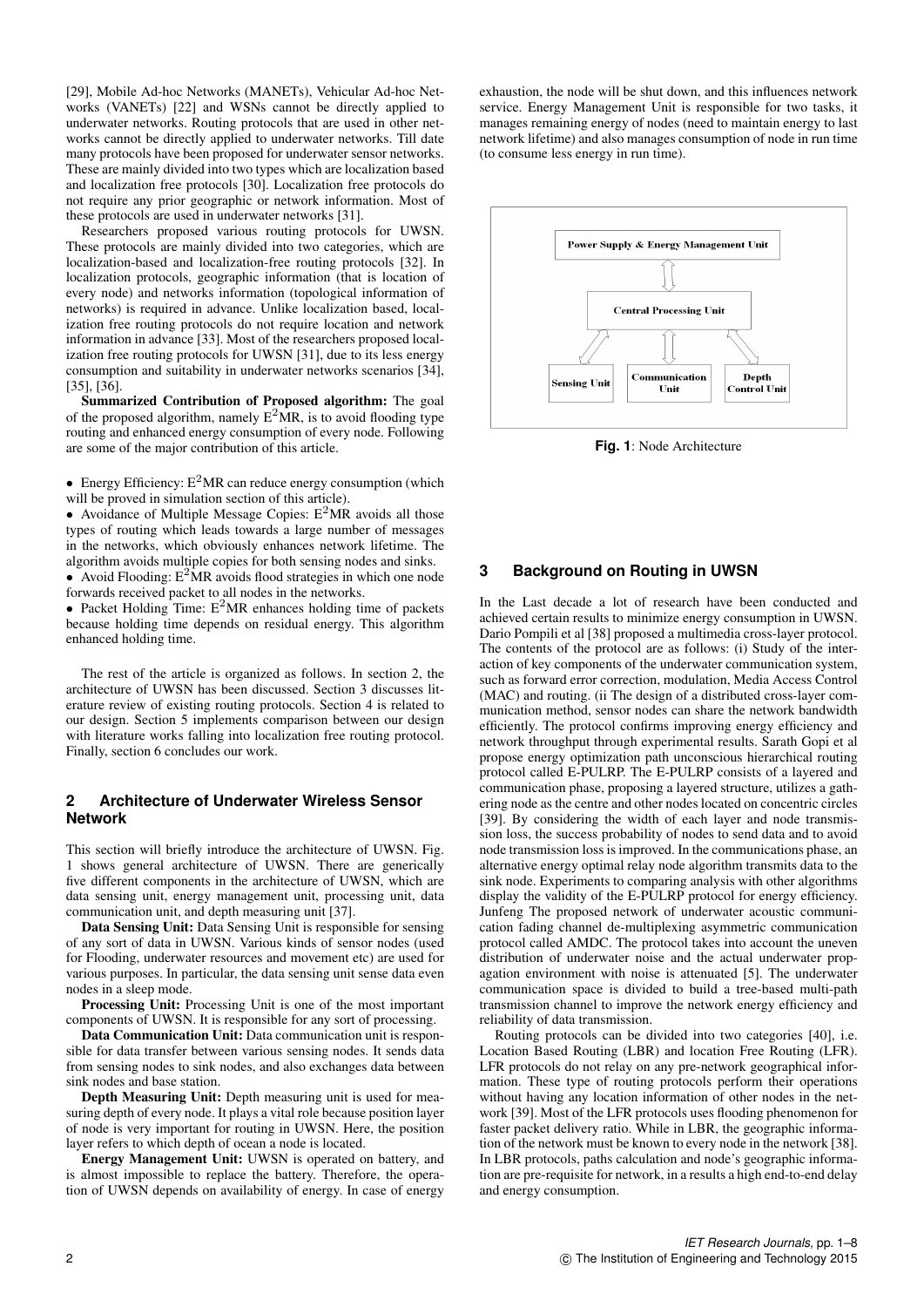# *3.1 Location Based Routing*

Vector based forwarding (VBF) is a LBR scheme and maintain its routing path frequently. VBF is primarily a position based scheme, where a very small number of nodes are involved in data forwarding process. As a specified number of nodes are involved in sending data packets so it usually sends packet in a single direction towards sink. In VBF every node knows the location of other nodes and their respective information. The sending node knows the final location of the data packet that is being sent by node. VBF uses the idea of developing virtual pipe in routing process. In virtual pipe a few number are involved in routing procedure that combination develops a routing pipe. The data packets are forwarded with the help of node lies in the area of virtual pipe. The enhanced version of VBF is presented as Hop-by-Hop Vector Based Forwarding HH-VBF. HH-VBF focuses on robustness, energy efficiency, path loss and higher delivery of data packets. VBF used a single virtual pipe for packet forwarding while HH-VBF proposed the use of multiple virtual pipes for data forwarding. In HH-VBF involves a larger number of nodes in data forwarding process and it develops multiple virtual pipes, through which packet can be delivered to its final destination<sup>1</sup>

# *3.2 Location Free Routing*

*3.2.1 Depth Based Routing:* Depth Based Routing (DBR) is a LFR scheme and does not need any pre-network node location information. The DBR primarily takes sensor depth into consideration while forwarding a data packet. In data packet forwarding, a node compares its depth with that of proposed receiver node. It only forwards data when depth of receiver node is lower than sender itself. Sometimes it is unable to find a node with defined parameters, in a result it simply drops the packet or send it back to a higher depth node. It starts sending data to all nodes whose depth are lower than the sender node. On one hand it is beneficial for decreasing end to end delay but on the other hand it generates a sort of flooding which produce a higher energy consumption. This flooding process in DBR continues until packet is received by any of the sinks installed onshore. Most of the time this process produces multiple copies at sinks level. DBR analyse only depth information while performing data forwarding operations. DBR leads towards a few drawbacks like, short network life of network, flooding and higher energy consumption. It mostly sends data to the multiple node of same depth level. DBR has no proper mechanism defined for path selection, protocol generates a random path for every data packet generated.

*3.2.2 Energy Efficient Depth Based Routing:* Energy Efficient Depth Based Routing (EE-DBR) is an enhanced form of DBR. It has more capabilities as compared to DBR. A node in EE-DBR forwards a data packet, it takes the depth of the receiving node, residual energy and distance from sink. In the first step it compares the depth just like DBR. While in second step, it checks for residual energy and compare it with the set threshold. Node with higher residual energy than threshold and lower depth then sender node are selected as data forwarders. Every node in the network usually has information on depth and residual energy about their neighbours nodes. The drawback of EE-DBR, it is not flexible for long term and in few cases it flood the data packets as well. Sometimes a node might forward packet to another node, which is far away from sender node. Similarly, no mechanism is defined for analysing shortest and efficient path selection.

## *3.2.3 Hop-by-hop Dynamic Addressing Based Scheme:*

Hop by Hop-Dynamic Addressing Based routing (H2-DAB), is a location free routing scheme. The scheme dynamically assigns addresses to nodes. The address "0" is assigned to sink as it is on the uppermost portion. This address is lower for the nodes near to sink while higher for nodes having a longer distance with the sink. In this scheme, every node is allotted two kinds of addresses, called Node-ID and Hop-ID. Node-ID is the physical address of node which stays the same throughout the network lifetime whereas Hop-ID changes when node moves from one place to another. Hop-ID starts from top

*3.2.4 Energy Efficient Dynamic Addressing Based Routing:* Energy Efficient Dynamic Address Based routing (EE-DAB) does not require any network related information for data forwarding. In this routing scheme, every node is provided with two kind of basic id's. The first id type is called s-id. This id remains fixed for a node throughout network lifetime while the other type is call c-id. The second type of id is also known as next-hop id. Both of these two id consist of two digits.

*3.2.5 Mobile Delay Tolerant Routing:* As acoustic communication uses more energy than radio communication. As wireless sensor nodes are battery operated and higher energy consumption which lead towards a serious problem. Thus energy efficiency has become a major problem in underwater wireless sensor networks. In a delay tolerant protocol is proposed which is called delay-tolerant data dolphin scheme. This proposed scheme is designed for delay tolerant systems and applications. In this protocol all the sensing nodes stay static and data sensed by static nodes are passed on to data dolphin which acts a courier node. In this methodology high energy consumed hop by hop communication is avoided. Data dolphins which act courier nodes are provided with continuous energy. In the architecture all the static nodes are deployed in the sea bed. These static sensors go into sleep mode if there is no data to sense and it periodically wakes up when it sense some data. After sensing some kind of desired data it simply forward this data to courier nodes which are also called data dolphins. These data dolphins take this data and deliver it to base station or sink. The number of dolphin nodes depends upon the kind of network and its application and the number of nodes deployed in the network.

*3.2.6 Energy-efficient-Multipath Grid-based Geographic Routing:* Energy-efficient Multipath Grid-based Geographic Routing (EMGGR) protocol divides the whole network area into 3D grids. Where XYZ coordinates are used to identify each grid. In EMGGR, nodes are deployed randomly in network area. Certain nodes are used as gateways for forwarding data packets. Gateways are selected through an appropriate election procedure and at most one gateway is elected in each cell. The election is carried out on multiple parameters like distance from other node, sink and residual energy.

# **4 Proposed Scheme**

This section discusses the proposed routing model for UWSN in detail;

## *4.1 Node Architecture*

A general architecture of underwater wireless sensor node is composied of five main elements. Which are energy management unit, data sensing unit, depth measuring unit, communication unit and central processing unit [6]. Processing unit is responsible for all kind of data processing while energy management unit has the responsibility to manage the remaining energy of node. Data sensing unit is used for sensing data in forward relevant data to the node ahead. Data sensing unit is always in active mode even when node itself is in sleep mode. Communication unit is responsible for overall data communication whereas depth measuring unit is used for measuring depth of water when deployed in sea.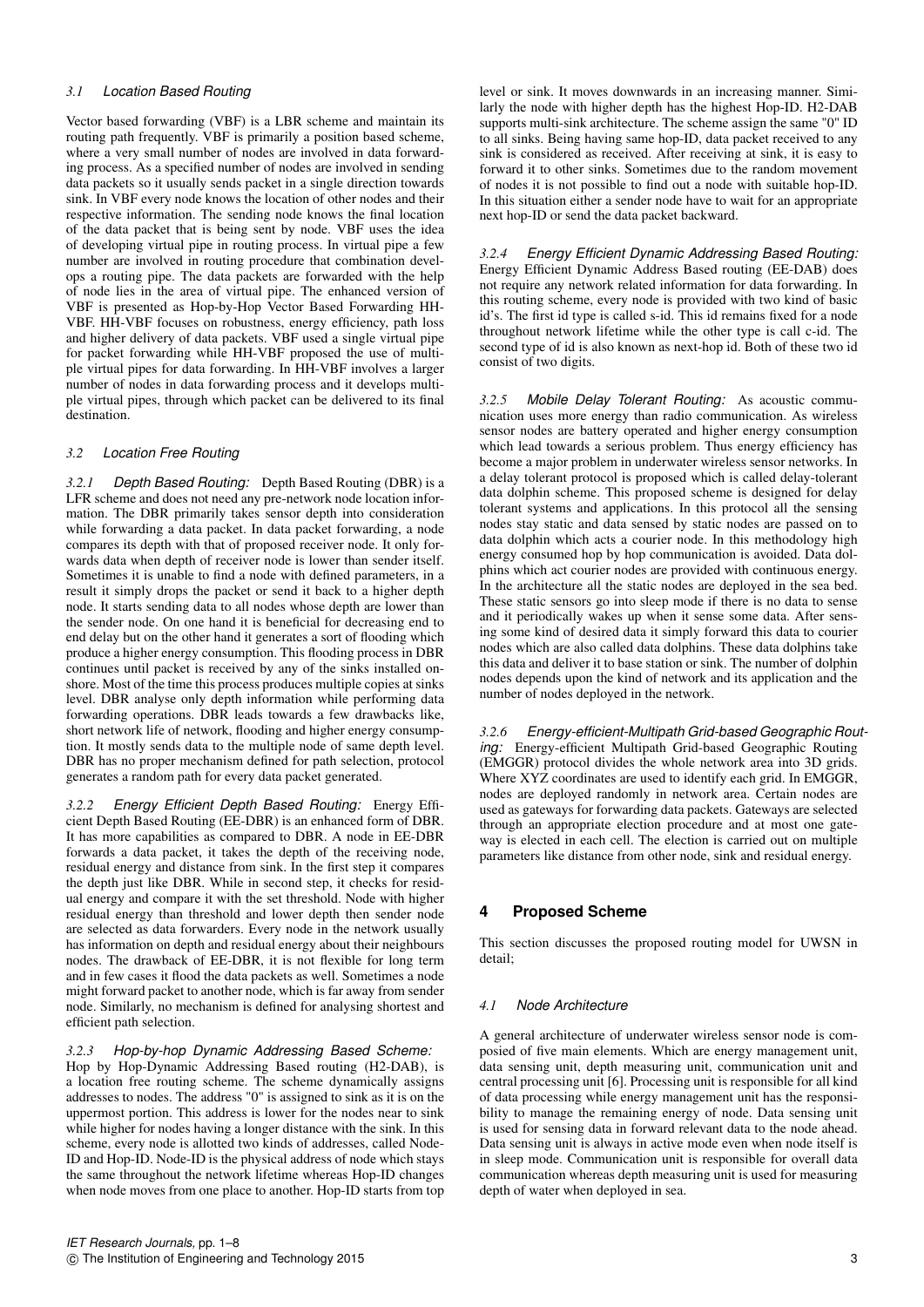## *4.2 Network Architecture*

The proposed protocol will be able to avoid data flooding phenomenon and creation of multiple copies. It will be able to take advantage of having underwater sensor network architecture with multiple sinks. This kind of network will have multiple equipped sinks both with acoustic and radio-frequency modems. These sinks are deployed at surface of water. The static sensor nodes are deployed in desired underwater area. These nodes are capable of collecting data and forwarding it to sink in multi-hop fashion or to courier node, if any. Courier node are provided with continuous power and they are only capable of receiving data from static sink and forwarding it to sinks. A sink can easily communicate with each another sink through radio channels. We can easily validate this assumption by this fact that sound propagates almost at the speed of approximately  $1.510<sup>3</sup>$  meter/seconds in water, five of orders of magnitude slow than that of radio waves which is having a propagation of 310<sup>8</sup> meter/second in air. In our scenario, we have assumed that a when packet reaches its destination as soon as it is successfully delivered to any of the sinks.

#### *4.3 Energy Efficient Multipath Routing Protocol for Underwater Wireless Sensor Network*

The main problems of already proposed routing protocols are high energy consumption, fewer nodes and smaller lifetime. Most of the existing routing protocols in UWSN is based on flooding phenomenon. It forwards multiple messages to nodes. This type of routing strategy is not efficient in any kind of network and especially in UWSN where residual energy is very much limited. Because it forwards multiple copies without any pre-defined efficient manner. This type of strategy leads to high energy consumption of both forwarder and receiver nodes. Also, this type of routing scheme degrades overall network performance.

This article proposes "Energy Efficient Multipath Routing Protocol  $(E^2MR)$  for UWSN. The main goal of this routing algorithm is energy efficiency, higher packet delivery ratio and longer network lifetime. The proposed scheme has enhanced energy consumption and improved network lifetime. It avoids to send multiple packets to next node in the network. The proposed routing algorithm of this article take advantages of UWSN architecture of multiple sink [20]. In this type of UWSN architecture, multiple sinks are deployed in the desired environment. Multiple sink operates both on acoustic frequency modem and radio frequency. In this type of architecture, underwater sensors nodes are randomly deployed into a specific location. Sink node communicates with another sink node through radio frequency channel. The proposed routing algorithm of this article assumed when sensors nodes forward packets to multiple sink nodes. If the packet successfully delivered to any of the sink among multiple sink, it will be considered successful delivery. This article also assumes that every node knows depth information of all network nodes, which is also called vertical distance. Depth information of nodes is easily calculated through depth sensor.

The proposed scheme is called Energy Efficient Multipath routing protocol for Underwater Wireless Sensor Networks ( $E^2MR$ ). The goal of this routing protocol to provide energy efficient communication and it will run a node for a longer lifetime. The proposed protocol will also contribute towards lifetime of the network. It will avoid flooding by forwarding data packet to a pre-selected node. It will also lead to avoid generating multiple copies.  $E^2MR$  protocol is designed to provide energy efficient communication, high network lifetime and, higher packet delivery ratio.  $E^2MR$  protocol will be able to take advantage of having underwater sensor network architecture with multiple sinks [20]. This kind of network will have multiple equipped sinks both with acoustic and radio-frequency modems. These sinks are deployed at surface of water. Underwater sensor nodes are deployed inside water in the desired area of interest. These nodes are able to collect data, also able to help forward data to sinks. A sink can easily communicate with other sink through radio channels. In our scenario, we have assumed that when a packet reaches its destination as soon as it successfully received to any of the sinks deployed on the water surface.



**Fig. 2**: Network Architecture

In  $E<sup>2</sup>MR$  algorithm a small table is created at every node. This article calls this table, priority table. The proposed priority table calculate a priority value of all eligible nodes in the networks. During the initial set-up phase, the proposed algorithm broadcasts hello packet to every surrounding node in the networks. The proposed algorithm forward request packet to every surrounding node for basic information. The request packet includes residual energy, depth information, node ID and distance from sender node. When nodes receive hello packet they will send back required information with a REPLY-HELLO packet. Which will include all the requested information. After receiving replying packet, all those nodes are dropped who are having higher depth than that of sender node. The nodes having lower depth are entered into a small priority table after calculating their values with the formula discussed in later section. Nodes getting the higher values will be placed higher in table. It will be used as forwarding nodes for sending out data when received. Fig. 2 shows network architecture of  $E^2MR$ .

 $E<sup>2</sup>MR$  protocol basically focuses on energy efficiency and will avoid all those phenomena which lead towards more energy consumption like, avoidance of flooding mechanism. Where a node sends a received packet to all node which lies in its range of communication, avoiding creation of multiple copies where multiple copies of the same data packet are received by the sink and holding time in which a node holds a packet for a certain amount of time depending on their residual energy.

Protocol Design In protocol design, this article briefly the working condition, network set-up phase and communication phase of  $E^2MR$ .

#### *4.4 Set-up Phase*

In Set-Up phase, all nodes are randomly deployed in the ocean. In step one nodes initially broadcast some control message, this article calls this control message a hello packet. There are two different scenarios for communication of nodes in UWSN, that is soft communication and hard communication. Nodes forwards hello packet to those nodes which lies in 25-meter range, which is known by name soft communication. In hard communication, range nodes can directly communicate with sink nodes. When receiver nodes receive control message (hello packet) from sender it will reply with response hello packets. Receiver node reply with those parameters which sender inquired (which is already mentioned in previous topic of this article). The distance of sender node will be calculated through Received Signal Strength Indication (RSSI).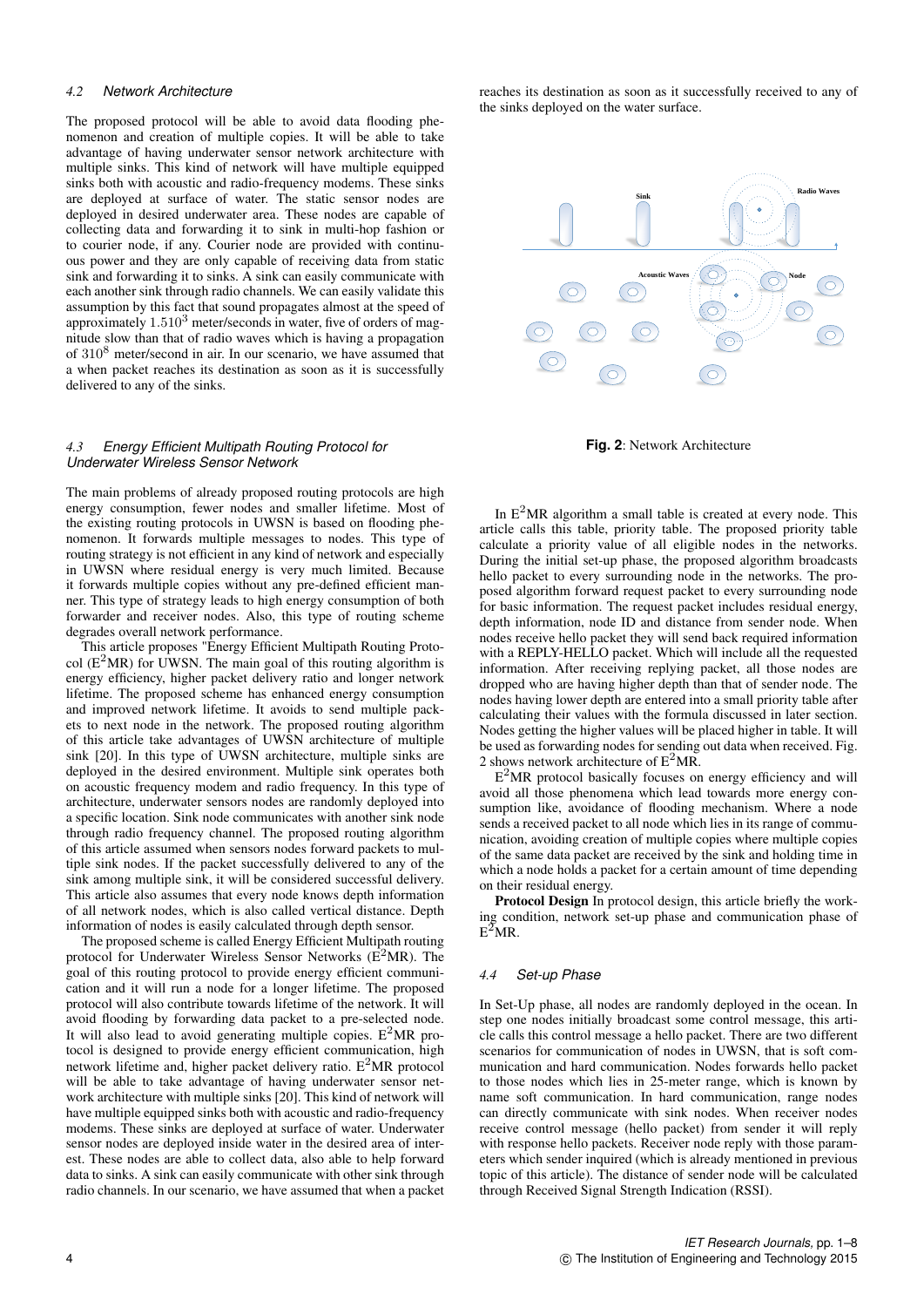underwater environment, all nodes broadcast a hello packet to all other nodes which lie in their soft communication range which is set to 25 meters while in hard communication range a node can directly communicate with sink. Upon receiving Hello packet, all nodes will reply to sender node with the parameters enquired through Hello packet. Likewise residual energy, depth of node and distance from sender node which will be measured through Received Signal Strength Indication (RSSI).

When sender node receives a reply of hello packet, the first thing they do is to compare depth of itself with the nodes from whom it has received a reply of hello packet. Only then an entry is added to priority table when its depth is lower than that of sender node which obviously means that it will be more nearer to sink. All entries of those nodes whose depth are higher than sender node will not be added to the table.

Entry will only be added to the table if the following condition satisfies,

$$
D_r < D_s \tag{1}
$$

D is known as calculated depth, Receiver node depth is presented by symbol DR, while symbol DS represent sender node depth. Table. 1 shows the format of hello packet in our proposed routing algorithm. This article proposed specific format packet for hello packet which contains Sender Id (SI), Receiver Id (RI), Residual Energy (RE), depth and distance from receiver to sender node. SI and RI uniquely identify sender and receiver respectively. Residual energy is the remaining energy of the node. The last entry in table measure distance between receiver and sender.

| <b>Table 1</b> $E^2MR$ Hello Packet Format |  |  |  |                                                                                    |
|--------------------------------------------|--|--|--|------------------------------------------------------------------------------------|
|                                            |  |  |  | SenderID ReceiverID Residual Energy Depth Distance from Sender-node to sender-node |

Proposed algorithm uses specific packet format which we call  $E^2MR$  data packet. Data Packet of  $E^2MR$  protocol is illustrated in Table 2. It clearly shows the elements of Data Packet. In this table sender ID is assigned to the sender of every packet, receiver ID is assign to receiver of every packet, unique number is assign to every data packet which is known as packet sequence number.

| <b>Table 2</b> $E^2MR$ Data Packet Format |  |                                                       |  |
|-------------------------------------------|--|-------------------------------------------------------|--|
|                                           |  | SenderID   ReceiverID   Packet sequence number   Data |  |

#### *4.5 Priority Table creation:*

After receiving replies from node, the sender node compares its depth with that of other node through equation (2)

$$
D_r < D_s \tag{2}
$$

Where D is knows as calculated depth,  $D<sub>r</sub>$  is depth of receiver node while  $D_s$  is depth of Sender node, when this condition gets true then that packet will be picked up for further processing. As depth of the receiver node is less than sender so it means that receiver node is supposed to be nearer to sink. Other nodes whose depth is higher than sender node will be dropped. Now lets Suppose

$$
V_p \alpha E_r \tag{3}
$$

$$
V_p \propto \frac{1}{D_s \rightarrow r} \tag{4}
$$

Now by combining (3) and (4), we get

$$
V_p \propto \frac{E_r}{D_{s \to r}}\tag{5}
$$

The packets which are selected for further processing has to pass through equation (5). Where  $V_P$  is known as priority value,  $E_T$ 

for residual energy, depth is that how deep a sensor node has been deployed while  $D_{s\longrightarrow r}$  is distance from sender to receiver node. The value of residual energy will be taken in joules while depth and distance between nodes will be counted in meters. After calculation, the value will be put into the priority table. Getting a higher value of  $V_p$  means that it will have a higher priority to be selected a forwarding node while a lower value leads towards minimum selection chances. Development of priority table is demonstrated in Fig. 3 and Fig. 4.

**Table 3** Priority Table of Node: 1

| Id | R.E | Distance |       |
|----|-----|----------|-------|
|    | 77. |          | 38.5  |
|    | 87  |          | 21.75 |
|    | 55  |          | 7.8   |



**Fig. 3**: Priority Table Creation



**Fig. 4**: Priority Table Creation Flow Chart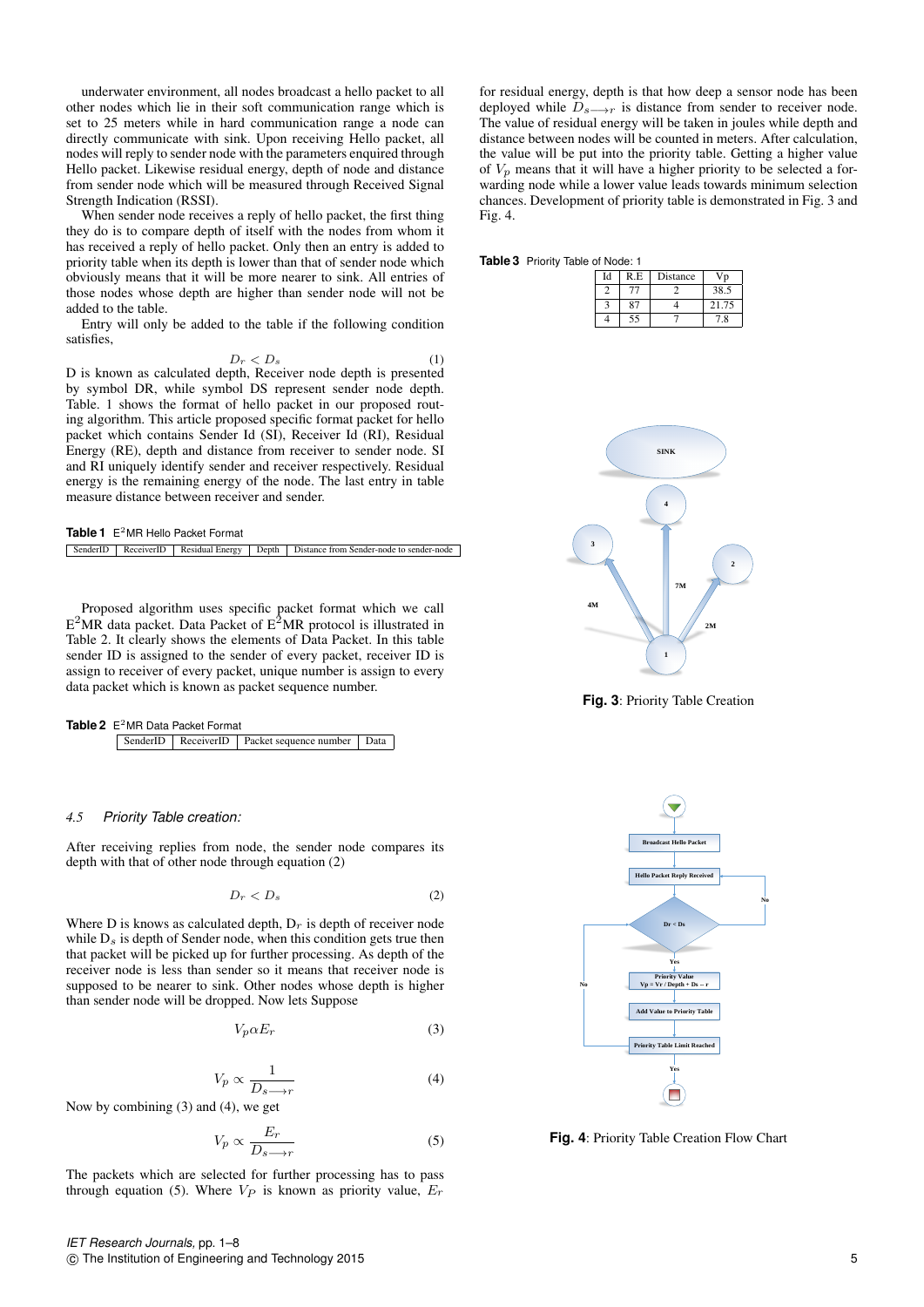## *4.6 Priority Table Update:*

Once priority table is created then every node is set to forward data packets. Every node will select a node having highest priority value from their priority table. After some time the residual energy of forwarding nodes will start decreasing and if any alternate path is not chosen then node will obviously run out of residual energy. This protocol is designed to update the priority table of every node after a fixed interval of time. When a threshold is reached, every node will automatically broadcast a hello packet to its surrounding nodes and the whole process of creating priority table will be repeated.

#### *4.7 Sleep Mode:*

In this protocol, if data is not being sensed for a specified period of time, the node will go into sleep mode and will woke up upon sensing some data or any movement movement. In the mean time, the node will not process any data but the data sensing unit will stay active in case if any data is sensed.

## *4.8 Sink Architecture:*

In this protocol a data packet reached sea level or shore level will be considered as delivered to sink. As in [41], all sinks are connected with each other through wireless means and nodes are connected through acoustic communication. Therefore packet received at any sink will be considered as delivered. When received, packet will be recognized by its sequence number and will be placed at its desired location.

## *4.9 Data forwarding node selection:*

Once the priority table is created then we will be a having a mechanism for selection of node to which data can be forwarded. It will mainly rely on VP which is known as priority value and can be calculated through the already defined equation. The higher the priority value of a node, the greater will be its chances of selection as forwarding node. When a priority node is first selected for data forwarding, its status will be checked through Ready To Send, Clear To Send mechanism, if found available then data will be forwarded otherwise another node in the queue will be selected and the same process will be carried out. In network set-up phase, when all

| <b>Algorithm 1</b> Algorithm for Network Set-up Phase |  |  |
|-------------------------------------------------------|--|--|
| Setup Phase $(S)$ :                                   |  |  |
| 1: Broadcast Hello packet by sender node $H_s$        |  |  |
| 2: Reply by receiver node $h_B$                       |  |  |
| 3: Calculate $D_s$                                    |  |  |
| 4: Calculate $D_r$                                    |  |  |
| 5: Compare $D_s$ , $D_r$                              |  |  |
| 6: if $D_s > D_r$ then                                |  |  |
| 7: Compute Priority $V_n$ .                           |  |  |
| 8: $V_p \propto \frac{E_r}{D_{s \to r}}$              |  |  |
| Add $V_p$ to Priority Table<br>9:                     |  |  |
| $10:$ else                                            |  |  |
| Repeat Step: 2<br>11:                                 |  |  |
| 12: end if= $0$                                       |  |  |

the network nodes are deployed, every node starts broadcasting a hello packet to its surrounding nodes. When reply received by the sender node, it includes Sender ID, receiver ID, depth of receiver node which is denoted by  $D_r$ , Residual energy of receiver node denoted by Er and distance from sender towards receiver node which is denoted by  $s - > r$ . when hello packet is received by Sender node, it compares the depth of itself with that of the receiving node. If depth of sender node is higher then that of receiver node then its

priority value is calculated by using the formula  $V_p \propto \frac{E_r}{D}$  $\frac{D_r}{D_s \rightarrow r}$ . The higher the priority value, the higher will be its chances of selection as forwarding node. The priority value is updated after a selected interval of time. Algorithm for network set-up phase is demonstrated in Algorithm 1.

# **5 Evaluation Results**

The proposed routing algorithm  $E^2MR$  has been evaluated with the help of MATLAB simulation. This proposed routing protocol has been compared with the existing protocols i.e. DBR, EEDBR and H2-DAB. The comparison is based on various parameters, which are packet delivery ratio, network path loss, network lifetime, number of alive nodes left and, total energy consumption. Table 4 shows the values of simulation set-up parameters that are taken into account while performing the simulation.

|  | <b>Table 4</b> Simulation Parameters |
|--|--------------------------------------|
|  |                                      |

| <b>PARAMETERS</b>         | <b>VALUES</b>    |
|---------------------------|------------------|
| Network size              | 500m X 500m      |
| <b>Total Nodes</b>        | 3 2 2 5          |
| <b>Initial Energy</b>     | 251              |
| Minimum Packet Size       | 1000bits         |
| Frequency                 | 30Hz             |
| No. of Sinks              |                  |
| <b>Transmission Range</b> | 100 <sub>m</sub> |
| Rounds                    | 9000             |

## *5.1 Evaluation Parameters*

Following are the evaluation parameter with a brief description;

1. End to End Delay: It is the amount of time required to successfully deliver packet from forwarder node to the receiver node. A smaller end to end delay is required for time-critical situation while an end to end delay will be a little relaxed for the situation where long term monitoring is required.

2. Number of Alive Nodes: Nodes which are in operation and have enough energy to forwards packets is known as alive nodes. It is obvious that a node which is mostly busy in communication will run out of battery before a node which does not take part in unnecessary communication.

3. Packet Delivery Ratio: Packet delivery ratio is number of total delivered packets out all created packets. Packet delivery ratio is very important for all kind of networks.

4. Total Energy Consumption: Total Energy Consumption is the total amount of energy consumed in network (energy consumption of all nodes are included in this process) after some certain defined time. Energy consumption is very important parameter for UWSN because if nodes totally consumed its energy so defiantly it will die, which leads to whole network down. Replacement of battery in UWSN is almost impossible that is why energy consumption is measure issue in UWSN.

Fig. 5 has compared the End to End delay of the above defined four protocols. The figure shows that H2-DABâA $\ddot{Z}$ s end to end delay is higher of all because it involves the process of assigning dynamic addresses to all the nodes in the network and while performing data forwarding operations, dynamic addresses, as well as some other parameter like residual energy, are compared with each other. Which cause end to end delay. Similarly when nodes are displaced by water movement and other environmental factors. It also causes delay. The above figure shows that end to end delay of  $E^2MR$  protocol is higher than other two protocol i.e. DBR and EEDBR. As DBR and EEDBR work on the phenomenon of flooding so their end to end delay will obviously be low. As far as  $E^2MR$  is concern, it is basically designed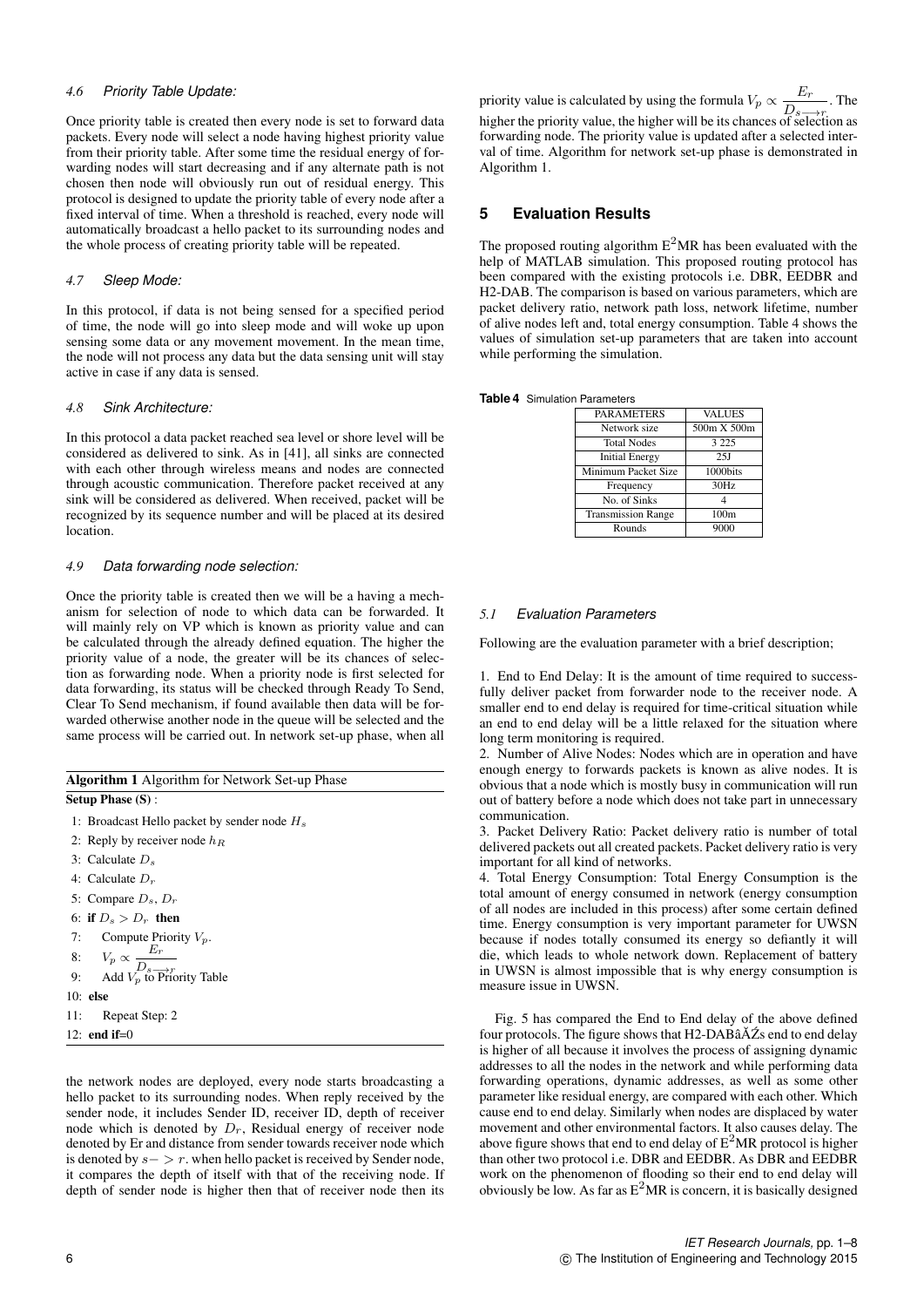

**Fig. 5**: End to End Delay vs Network Life Time



**Fig. 6**: Number of Alive Nodes vs Network Life Time

for long term monitoring and low energy consumption. Therefore to avoid and packet duplication its end to end delay is a little high.

Fig. 6 shows number of alive nodes which comparison to increase in rounds. In the figure four protocols are compared with respect to number of alive nodes. Fig. 6 show that number of nodes left alive are higher while using  $E^2MR$  schemes in comparison to other protocols. When we study the previous three protocols, we will understand that DBR, EEDBR and H2-DAB use some nodes very frequently which ultimately leads toward death of frequently used nodes.

Fig. 7 shows the number of packet delivered during data forwarding operation and four protocol are compared with respect to packet delivery. Packet delivery ratio is measured

after specified rounds of data forwarding. Figure shows that packet delivery ratio of newly proposed  $E^2MR$  scheme is high of all other protocols compared. DBR, EEDBR and H2-DAB present low results during simulation when compared on the basis of packet delivery ratio. As these other protocols generate multiple copies of the same packet which leads towards duplication of same packet as well as some of them get dropped and some of them are dropped as same packet is already been received on the other end.

Fig. 8 shows the total amount of energy consumed of the four routing schemes during simulation. The above figure shows that battery of a node dies out earlier while using DBR protocol as it forwards data packet to all nodes whether they are far or near. H2-DAB assigns dynamic addresses to all nodes and data is forwarded only to selected nodes in each round. Similarly, EEDBR compares residual energy while forwarding data so it works for a long time then DBR and H2-DAB. As far as newly proposed scheme  $E^2MR$  is concerned, it loses more energy in its initial deployment of nodes and network set-up. Later on its routing operation remains stable and consume less amount of energy than other protocols. That is why its battery dries out last of all. As  $E^2MR$  consumes less energy and work for a



**Fig. 7**: Packet Delivery Ratio vs Network Life Time



**Fig. 8**: Total Energy Consumption vs Network Life Time

longer period of time that is why this protocol is suitable where long term monitoring is required.

#### **6 Conclusion**

This paper has proposed a novel routing protocol for underwater sensor networks called Energy-Efficient Multipath Routing Protocol. E<sup>2</sup>MR does not require any prior network information or any geographical information of other nodes. In this protocol, a unique type of table called priority table is developed. This table is created with the help of other nodes residual energy and its distance from sender node. Nodes having higher priority value are placed on the top in the table. Selection of forwarding node is made on the basis of priority value. This protocol can easily take benefit from multiple sink which is deployed offshore.  $E^2MR$  is basically designed for long term monitoring. This protocol proved to be energy efficient and having higher network lifetime and packet delivery ratio. Due to lower bandwidth and variable topology, communication in underwater wireless sensor networks is very challenging. To achieve better performance, fast recovery algorithm and topology handling algorithms must be developed. Lower bandwidth consumes more energy to retransmit the same packet again. In  $E^2MR$ , energy efficiency, long term monitoring and long network lifetime were taken into consideration. Our future work includes dynamic topology management, lower end to end delay and bandwidth management. This factor will results in more stable and long-lasting network for UWSN. Dynamic topology management will focus more on network stability. Bandwidth will be into segments and will be allotted, depending on the priority of the data.